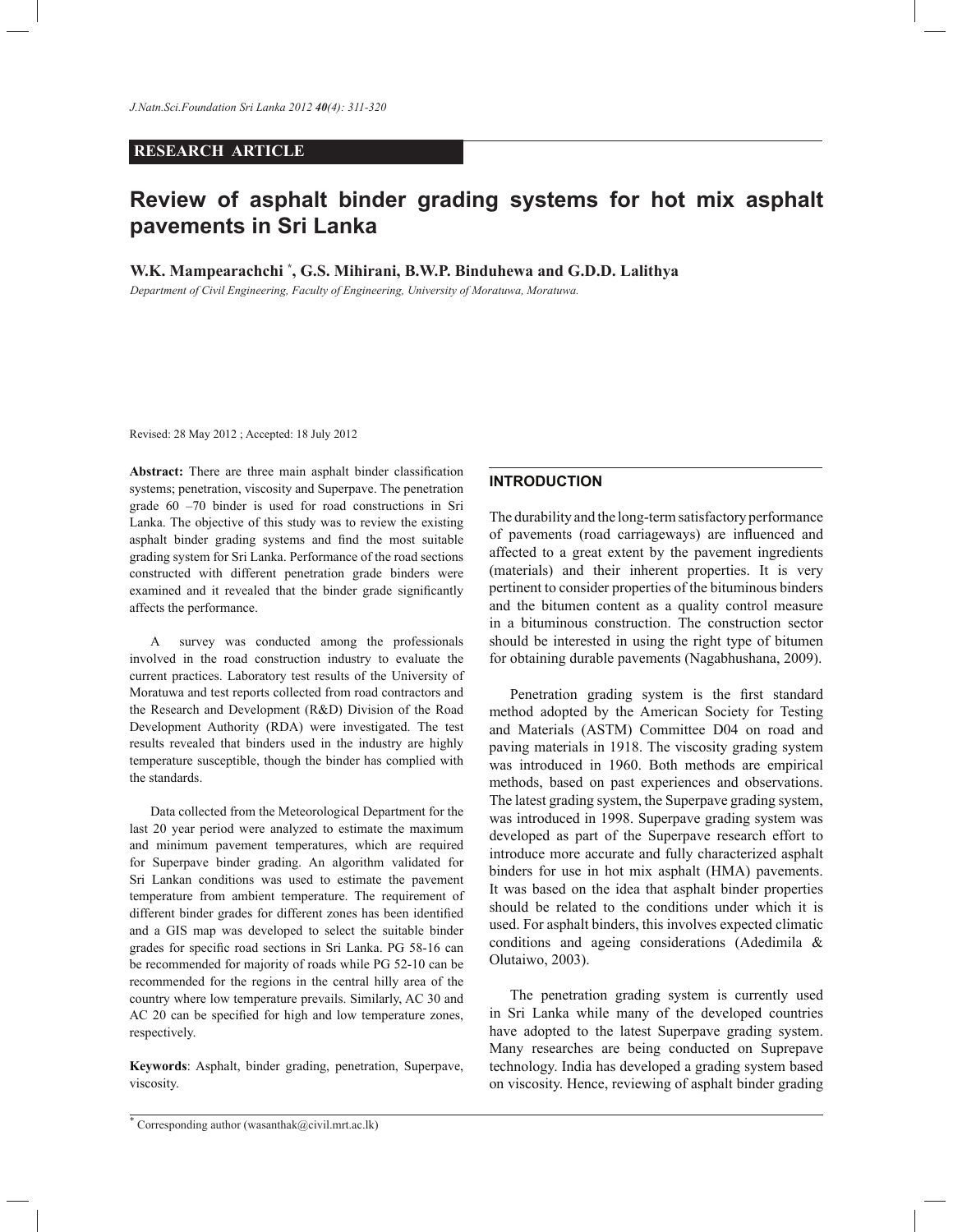systems and identifying the improvements necessary for the existing limitations and the restrains in the country are important.

 The overall objective of this study was, to review the asphalt binder grading systems in line with Sri Lankan environmental conditions. The following tasks were carried out to achieve the objectives of this study.

- 1. Evaluation of the effect of binder grade on pavement distresses
- 2. Analysis of asphalt binders used in the industry with the evaluation of
	- † temperature susceptibility (experimentally and theoretically)
	- † the properties
	- † mixing and laying temperatures
	- † current industry practices
- 3. Selection of suitable asphalt binder grades for roads in different climatic zones of Sri Lanka and develop GIS maps

# **LITERATURE REVIEW**

Binder testing studies go back to 1888, when H.C. Bowen invented the Bowen penetration machine (Welborn & Halstead, 1974). After several modifications, the penetration equipment became the standard for establishing the consistency of asphalt at 25  $\degree$ C by 1910. In 1918 the Bureau of Public Road, USA and ASTM introduced the penetration grading system. By 1931 the American Association of State Highway and Transportation Officials (AASHTO) published the standard specification for grade asphalt on penetration. The next major change in asphalt grading specification came with the introduction of the viscosity grading system in early 1960s. Both ASTM and AASHTO adopted the viscosity grading system and provided grading specifications by measuring the viscosity at 60  $^{\circ}$ C.

Table 1: Penetration and viscosity grading system

| Penetration grading |             | Viscosity grading     |                 |  |
|---------------------|-------------|-----------------------|-----------------|--|
| Grade               | Penetration | Grade<br>Viscosity at |                 |  |
|                     | in $0.1$ mm |                       | $60 °C$ , Poise |  |
|                     |             |                       |                 |  |
| Pen 40/50           | $40 - 50$   | $AC - 40$             | $4000 \pm 800$  |  |
| Pen 60/70           | $60 - 70$   | $AC - 30$             | $3000 \pm 600$  |  |
| Pen 85/100          | $85 - 100$  | $AC - 20$             | $2000 \pm 400$  |  |
| Pen 120/150         | $120 - 150$ | $AC - 10$             | $1000 \pm 200$  |  |
| Pen 200/300         | $200 - 300$ | $AC - 5$              | $500 \pm 100$   |  |
|                     |             | $AC - 2.5$            | $250 \pm 50$    |  |

ASTM D946 specified five binder grades based upon penetration at 25  $°C$ . The greater the penetration, the softer the binder. In the case of viscosity grading, viscosity at  $60$   $°C$  (close to maximum pavement temperature) is specified. The specifications also require a minimum viscosity to be measured at  $135 \text{ °C}$  to reduce the potential of the tender mix at the time of compaction. ASTM D3381 specifies six binder grades based on the viscosity measured at  $60^{\circ}$ C. Table 1 provides the standard penetration and viscosity grades.

 Generally, softer binder grades are used in the cold climates to resist cracking potential and harder binders are used for warmer climates to resist rutting potential.

 The viscosity grading system based on a fundamental property is considered as a step forward in specifying the binder as compared to penetration grading. It requires the binder to be tested at 60  $\degree$ C and 135  $\degree$ C, which correspond to the typical maximum pavement temperature and the temperature at the time of mix production and placement in the field, respectively. Viscosity specification at  $60 °C$  helps in minimizing the rutting potential, whereas, viscosity at 135  $\degree$ C helps to minimize the potential for tender mixes during the paving operation. Inspite of all these added benefits, it fails to characterize the binder at low temperatures to minimize the potential of thermal cracking and pavement performance prediction.

 The Superpave system is unique in that asphalt binder is specified on the basis of the maximum and minimum pavement temperatures in which the binder is expected to serve. The requirements of the mechanical properties remain the same, while the temperature at which the asphalt binders achieve the physical properties corresponds to the minimum and maximum temperatures of the pavement. For example, high temperature requires the binder to have  $G^*$ /sin  $\delta$  to be at least 1.0 kPa for unaged condition (G\* is the shear modulus in kPa and  $\delta$  is the phase angle). The value of 1.0 kPa remains constant but the temperature at which this value has to be achieved depends upon the maximum pavement temperature. Another important feature of Superpave is that mechanical properties are measured on the asphalt binders of three conditions: unaged, short-term aged and long-term aged. The short and long-term ageing is simulated in the laboratory using the rolling thin film oven (RTFO) and pressure ageing vessel (PAV), respectively. The required mechanical properties under the three ageing conditions, both for high and low temperatures are specified in the Superpave specifications.

 Table 2 presents the typical binder grades as specified in the Superpave specifications. High temperature of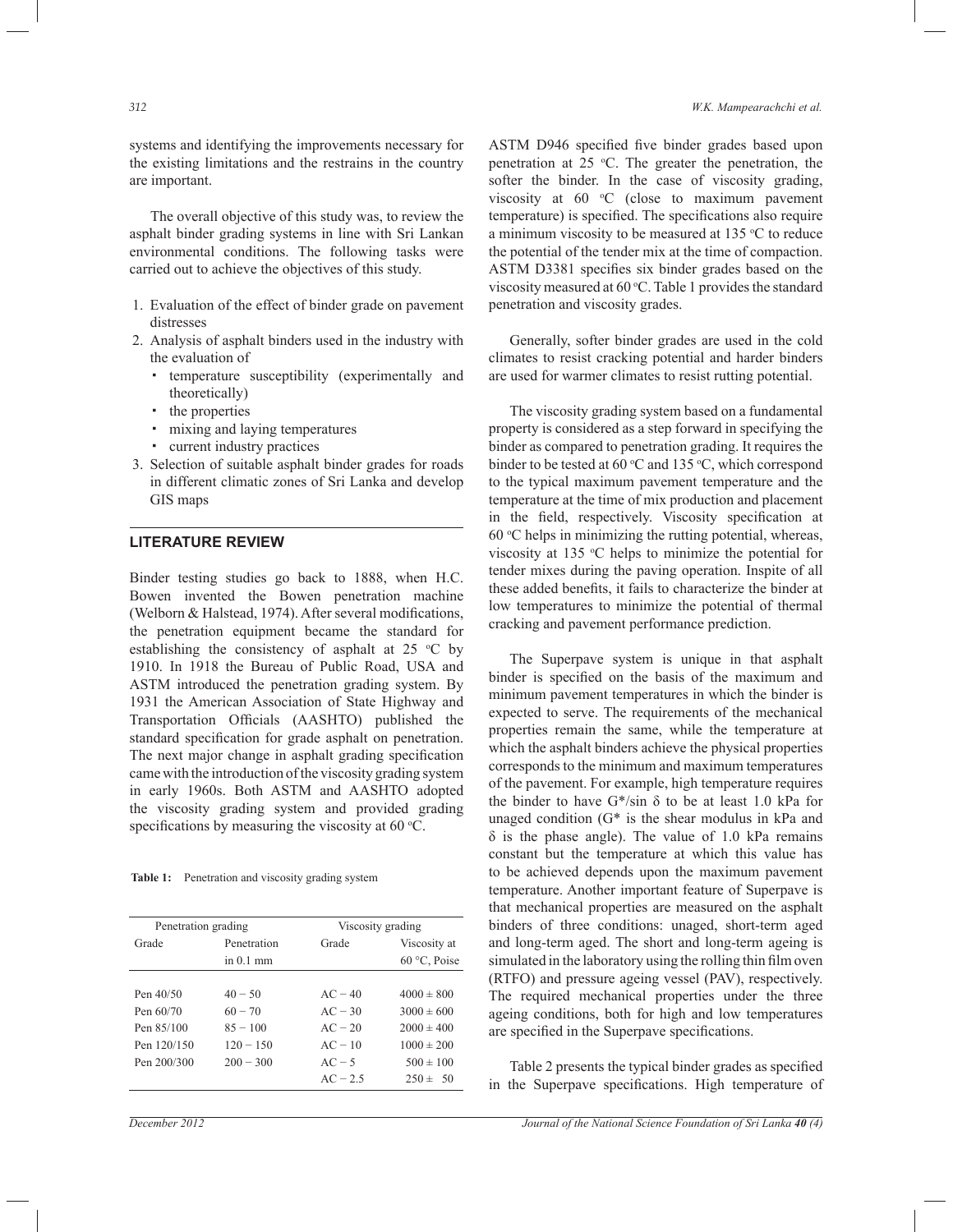**Table 2:** Superpave binder grades

| High temperature | Low temperature            |  |  |
|------------------|----------------------------|--|--|
| grade, °C        | grade, $^{\circ}$ C        |  |  |
| PG 46            | 34, 40, 46                 |  |  |
| <b>PG 52</b>     | 10, 16, 22, 28, 34, 40, 46 |  |  |
| <b>PG 58</b>     | 16, 22, 28, 34, 40         |  |  |
| PG 64            | 10, 16, 22, 28, 34, 40     |  |  |
| <b>PG 70</b>     | 10, 16, 22, 28, 34, 40     |  |  |
| PG 76            | 10, 16, 22, 28, 34         |  |  |
| PG 82            | 10, 16, 22, 28, 34, 40     |  |  |

46 °C has corresponding low temperatures of - 34, - 40 and - 46 °C, resulting in PG 46-34, PG 46-40 and PG 46 - 46, respectively. The temperatures given in Table 2 correspond to the pavement temperatures and can be estimated from the air temperature data collected over the years. Superpave defines the high and low temperatures by 7-day average maximum air and l-day minimum air temperature. The 7-day average maximum temperature is defined as the average highest air temperature for a period of 7 consecutive days within a given year. The 1-day minimum temperature is defined as the lowest air temperature recorded in a given year. The data are collected over multiple years and the design high and low pavement temperature values are then estimated using the average and standard deviations of the data collected for a desired reliability level (Roberts *et al.*, 1996, Adedimila & Olutaiwo, 2003).

#### *Pavement temperature models*

Several research efforts have been made to relate the air temperature to the pavement temperature. Regression equations along with mathematical heat flow theories have been used for establishing the correlation. Among these, models for the prediction of high and low pavement temperatures based upon the air temperature data were established during the strategic highway research programme (SHRP). However, later SHRP established the long term pavement performance (LTPP) programme to support a broad range of pavement performance analysis leading to improved engineering tools to design, construct, and manage pavements. In this regard, the seasonal monitoring programme (SMP), a task of LTPP evaluated the effects of temperature variations on performance and validated the available models (Mohseni, 1998; Diefenderfer *et al.*, 2002). This resulted in a new set of pavement temperature prediction models for the high and low temperature grades. Given below are the models developed under the SHRP and LTPP programme for high and low pavement temperature predictions.

$$
T_{\text{pav,h}} = T_{\text{air}} - 0.00618 \text{ Lat}^2 + 0.2289 \text{ Lat} +
$$
  
(42.4) (0.9545) - 17.78+z.  $\sigma_{\text{air}}$  ...(1)

$$
T_{\text{pav,h}} = 54.32 + 0.78 T_{\text{air}} - 0.0025 \text{ Lat}^2 - 15.14 \log_{10} (d + 25) + z (9 + 0.61 \sigma_{\text{air}}^2)^{1/2} \qquad ...(2)
$$

- $T_{\text{payh}}$  = High AC pavement temperature at 20 mm from surface,  $\mathrm{C}$
- $T_{\text{pav,h,d}}$  = High AC pavement temperature at depth d from surface, °C
- $T_{air}$  = High 7-day mean air temperature, °C<br>Lat = Latitude of the section, degrees
	- $=$  Latitude of the section, degrees
- $d =$  Pavement depth, mm
- $\sigma_{air}$  = Standard deviation of the 7-day maximum air temperature,  $\mathrm{C}$
- $Z =$  Standard normal dist. table,  $z = 2.055$  for 98 % reliability, and  $z = 0.0$  for 50 % reliability

 The SHRP high temperature model was developed from the results of theoretical heat transfer modelling (Huber, 1994). Based upon the data collected from several sites throughout the U.S., a regression model was then developed for prediction of high pavement temperature as a function of depth. Superpave defines the high pavement design temperature at a depth of 20 mm below the pavement surface. Equation 1 represents the model developed under the SHRP programme, whereas equation 2 is the LTPP model.

 SHRP low temperature models considers the low air temperature as the design low pavement temperature (Huber, 1994). The low pavement design temperature at the pavement surface is the same as the 1-day minimum temperature, since the air temperature is the same as the pavement surface temperature. This can be mathematically represented by the following relationship.

$$
T_{\text{part}} = T_{\text{air}} - 0.051xd + 0.000063x \, d^2 - z.\sigma_{\text{air}} \tag{3}
$$

The LTPP low pavement temperature at the surface is presented in equation 4 below.

$$
T_{pav,l} = -1.56 + 0.72T_{air} - 0.004Lat^2 +
$$
  
6.26  $log_{10} (d + 25) - z (4.4 + 0.52\sigma_{air}^2)^2$  ...(4)

Where  $T_{pav}$  = low AC pavement temperature in <sup>o</sup>C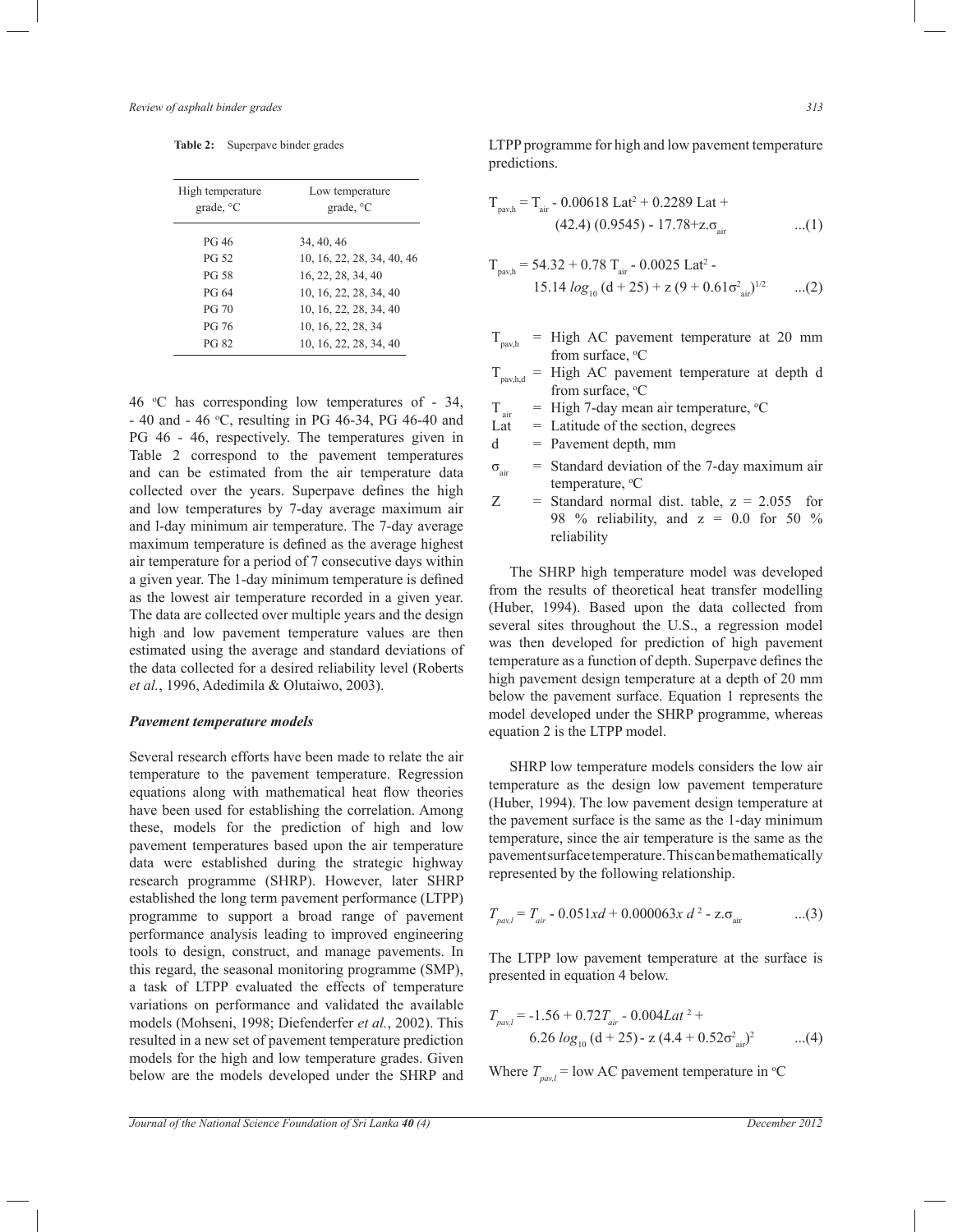In the above equations (equation 1 to 4), the factor  $\mathscr{L}_z$ and air" is included to introduce the equations 5, 6 and 7 that has been successfully used by a research team at the University of Balamand, Lebanon (Khalil *et al*., 2009).

$$
T_{s(Max)} = T_{air(Max)} - 0.00618 \cdot latitude^{2} +
$$
  
0.2289 \cdot latitude + 24.4 ....(5)

$$
T_{d(Max)} = (T_{S(Max)} + 17.8)(1-2.48 \times 10^3 d + 1.085 \times
$$
  

$$
10^5 d^2 - 20441 \times 10^8 d^3) - 17.8 \qquad ...(6)
$$

$$
T_{S(Min)} = 0.859 T_{air(Min)} + 1.7 \tag{7}
$$

Where;

 $T_{\text{air (Max)}} = 7 - \text{day average maximum air temperature}$  $T_{air (Min)}$  = 1 – day average minimum air temperature  $T_{S (Max)}$  = Maximum surface temperature  $T_{d(Max)}$  = Maximum temperature at a depth of d (d is 20 mm for the Superpave binder selection)  $T_{\text{S (Min)}}$  = Minimum surface temperature (Khalil *et al*., 2009)

# **METHODOLOGY**

# **Questionnaire survey**

The questionnaire was mainly focused on obtaining industry practices on asphalt binders grading systems, binder testing and mixing and laying temperatures. The survey was conducted among those who are involved in the highway industry such as project managers, material engineers, site engineers and laboratory managers.

# **Distress survey**

A case study on the Rathnapura - Bandarawela road was carried out to identify the binder related distresses since two types of binder have been used in the road construction. Four locations under different climatic conditions (Figure 1 and Table 3) were studied and all the pavement distresses were noted with their severity. Pavement performances were evaluated by comparing the observations of the distresses with the binder grade used.

#### **Asphalt binder properties**

### *Temperature susceptibility*

Asphalt binder is a thermoplastic material and its consistency changes with the temperature. Temperature susceptibility is the rate at which the consistency of an asphalt binder changes with temperature and is a very important parameter of asphalt cement (Khalil *et al.*, 2009).

- *Experimental*: Penetration test was conducted at different temperatures to check the temperature susceptibility of the binder samples and the penetration *vs*. temperature graph was drawn.
- *Theoretical*: The penetration index can be used to estimate the temperature susceptibility. Penetration index of each sample was calculated using penetration and softening point data available in the test reports and compared with the allowable ranges (Roberts *et al.*, 1996).

# *Test report analysis*

Bitumen test reports were collected from the R&D section of the Road Development Authority, Maga Neguma emulsion plant and contractors. The softening point and penetration values of test reports were compared with the allowable ranges for the respective bitumen type (Roberts *et al.*, 1996).

 Data on mixing temperature of asphalt cement at plant, and laying temperature at site were collected from contractors in the road sector. The mixing and compaction temperatures were analysed.

#### **Selection of binder grades**

Based on the literature, suitable binder grades were selected for different areas where meteorological data were available using all three grading systems. Air temperature values collected from the Meteorological Department were used for the analysis. Since Superpave grading system is based on pavement temperature, the Superpave prediction algorithms were used to convert the air temperatures into pavement temperatures (Asphalt Institute, 2003). The Superpave prediction algorithms were verified with the Sri Lankan climatic conditions. Figures 2 and 3 show the thermocouple locations of the two selected roads and installations of thermocouples for validation of algorithms.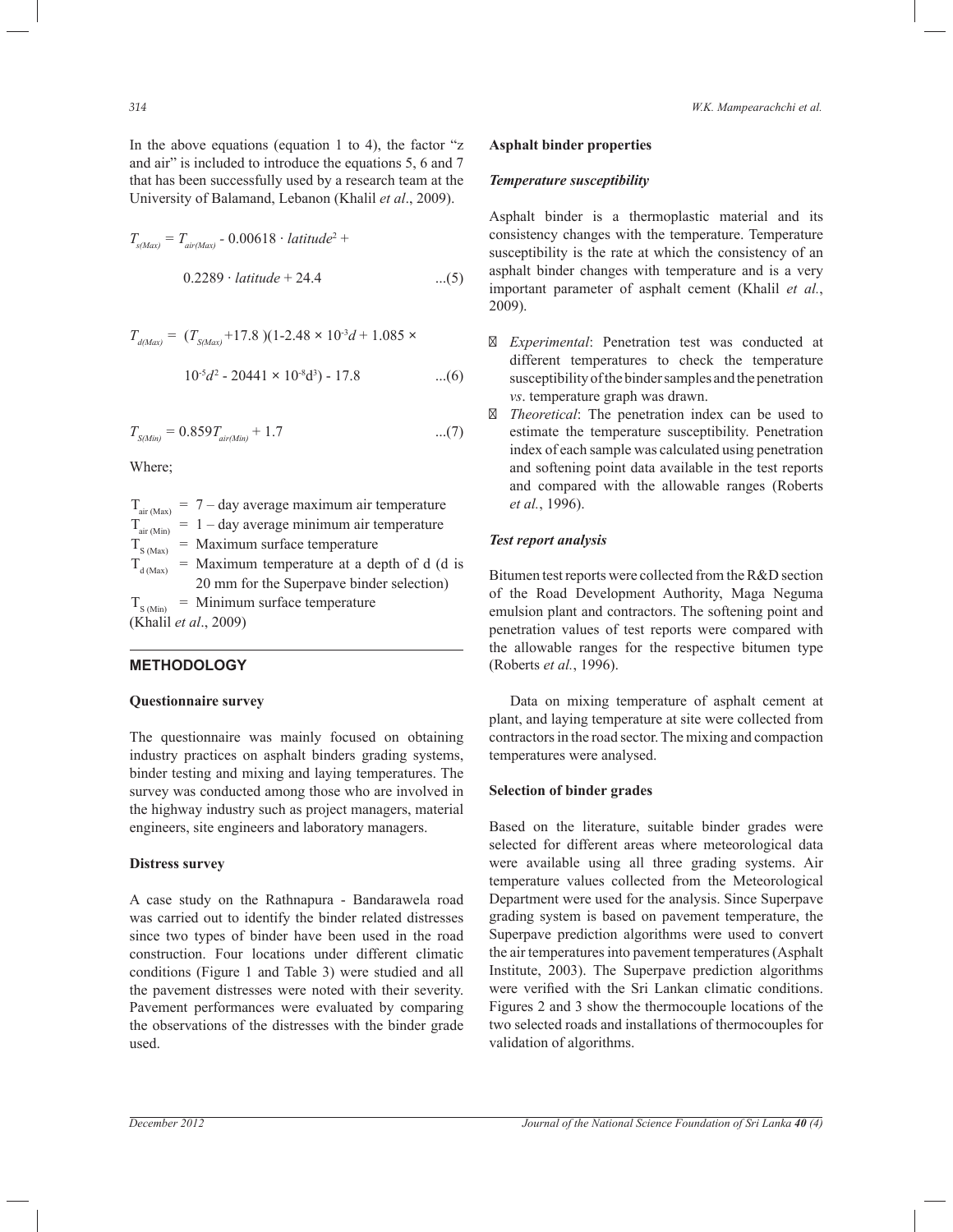| Table 3: |  |  | Survey locations |
|----------|--|--|------------------|
|----------|--|--|------------------|

| Location | Name        | Binder | <b>Distress</b>         |                          |
|----------|-------------|--------|-------------------------|--------------------------|
|          |             | type   | Type                    | Severity                 |
|          | Pelmadulla  | 80/100 | Bleeding<br>Shoving     | High<br>High             |
| 2        | Allepola    | 80/100 | Bleeding                | High                     |
| 3        | Oluganthota | 60//70 | Pavement edge failures  | Low                      |
| 4        | Haputhale   | 60/70  | No significant distress | $\overline{\phantom{a}}$ |



**Figure 1:** Location map





Figure 2: Experiment in local roads

# **DATA ANALYSIS AND RESULTS**

## **Pavement performance analysis**

Figures  $4(a) - 4(d)$  show the critical distresses identified in the survey. Summary of the observed pavement distresses and the binder grade used in these locations are shown in Table 4. Softer bitumen, 80/100 and harder bitumen, 60/70 have been used for road sections in the hot climatic zone and the cold climatic zone, respectively.

**Figure 3:** Thermocouple installed in the pavement



**Figure 4:** Pavement distresses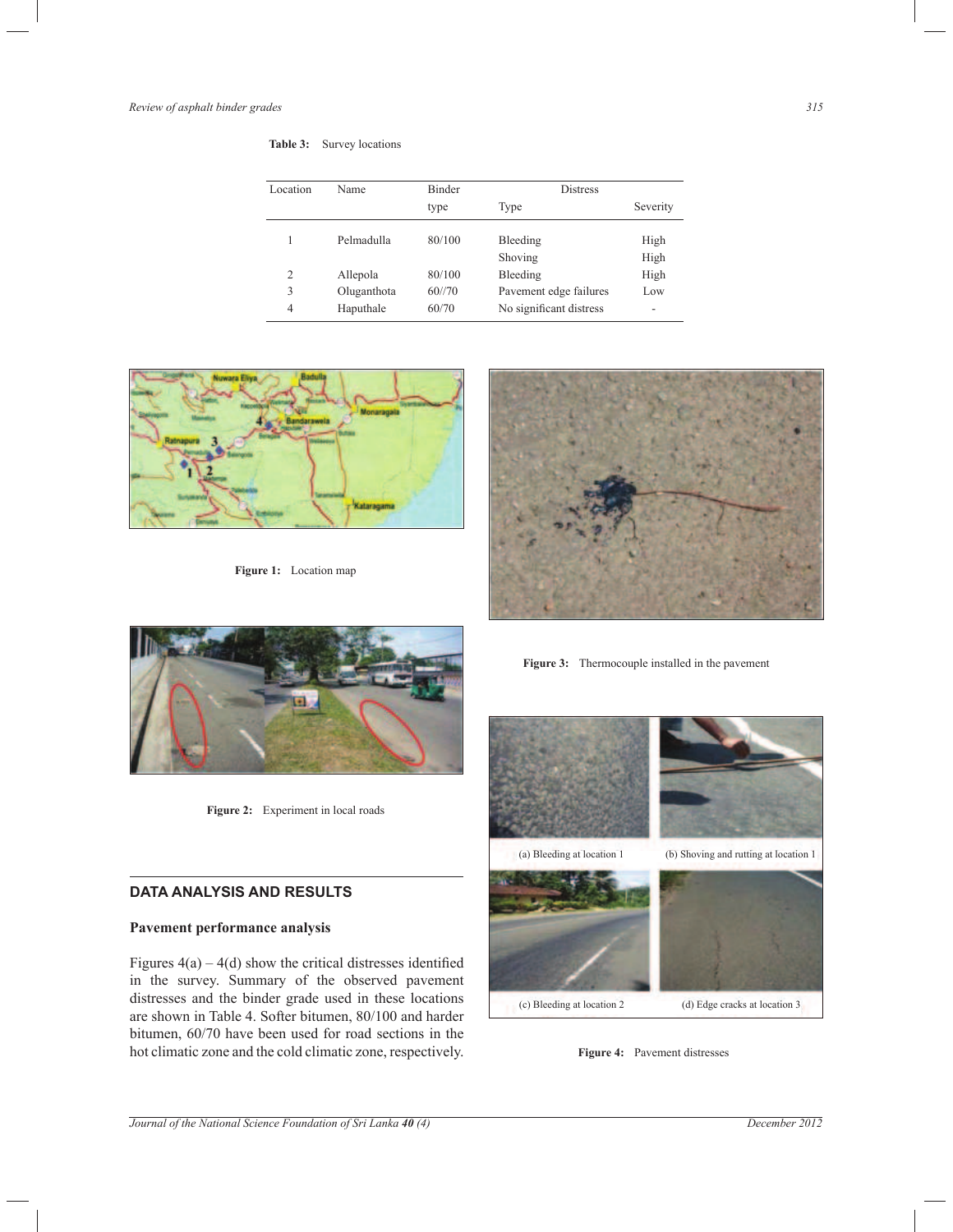| Location | Name of the place       | Distance from   | Mean sea |     | Temperature <sup>o</sup> C |     |
|----------|-------------------------|-----------------|----------|-----|----------------------------|-----|
|          |                         | Rathnapura (km) | level(m) | Min | Max                        | Avg |
|          | Pelmadulla              | 19              | 122      | 24  | 35                         | 27  |
| 2        | Allepola - Balangoda    | 41              | 600      | 24  | 35                         | 27  |
| 3        | Oluganthota - Balangoda | 50              | 530      | 24  | 35                         | 27  |
| 4        | Haputhale               | 89              | 1431     | 13  | 25                         | 21  |

**Table 4:** Inventory data of selected locations

Min - Minimum ; Max - Maximum ; Avg - Average

Surface distresses; bleeding, shoving and rutting have been observed in sections with soft bitumen. Surface distresses in those sections were a result of the use of softer bitumen in hot climatic zones. Isolated edge cracks are load related cracks induced near the joint of old and new pavement of road widening sections. This analysis clearly shows that the bitumen stiffness affects surface distresses significantly.

#### **Analysis of binder properties**

## *Temperature susceptibility (experimental approach)*

Penetration values measured at different temperatures in the laboratory for the 80/100 and 60/70 binders are shown in Figure 5. It clearly shows that the binders used in the industry are highly temperature susceptible. The samples, which have lower penetration values at 25  $\degree$ C show higher penetration values at slightly higher temperatures. Generally, a selected bitumen is checked for penetration at 25  $\degree$ C in the penetration grading system and the same penetration grade binder can perform differently at service temperatures. This is one of the major disadvantages of the penetration grade bitumen and it has been shown in laboratory testing.

### *Temperature susceptibility (theoretical approach)*

Calculated penetration index (PI) values for the 34 test reports collected from the contractors are shown in Figure 6. The penetration index should be in the range of +1 to -1 for binders used for road constructions (Roberts *et al.*, 1996). According to the penetration index computed from test reports, 50 % of samples are out of the range, i.e. temperature susceptible.

# *Test report data analysis*

#### *Penetration Variation*

The penetration values of 24 test reports of 60/70 grade and 27 test reports of 80/100 grade were used for the analysis. Figure 7 shows the penetration values of 60/70 and 80/100 binders with their allowable ranges. In the 60/70 grade, 29 % of the samples are out of the range and 33 % of the samples are at or near the boundary. In the 80/100 grade, all the samples are in the specified range, but shows a high variation of the test results.

# *Softening point variation*

Softening point in 18 test reports from 60/70 grade and 17 test reports in 80/100 grade were used in the analysis. In 60/70 grade, all values were at or near the lower limit and in 80/100 grade, 70 % of the samples were out of the range and the rest of the samples (30 %) were at or near the lower boundary. The softening point results of 60/70 and 80/100 grades are given in Figure 8.

# *Softening point and penetration*

Figure 8 shows the plot of softening point and penetration of 60/70 and 80/100 binders. The figure shows that 22 % of samples from 60/70 grade and 73 % of samples from 80/100 grade are out of the allowable limit. But most of the samples of 60/70 are in the boundary of the allowable limit. The samples within the range in both cases are less than 20 %.

#### *Mixing and laying temperatures*

The mixing and laying temperatures depend on the viscosity and should be at a viscosity of  $2.8 \pm 0.3$  and 1.7 ± 0.2 Poises, respectively (Roberts *et al.*, 1996). Since the viscosity is not measured in the present binder grading system, the mixing and laying temperatures are selected arbitarly. Figure 9 shows the asphalt cement mixing and laying temperatures of 87 data records collected from different contractors. The ICTAD specification for roads and bridges specifies the minimum mixing and laying temperatures to be  $150^{\circ}$ C and  $135^{\circ}$ C, respectively. It was found in the survey that the contractors have not selected the appropriate mixing and compaction temperature based on the viscosity and specification limits.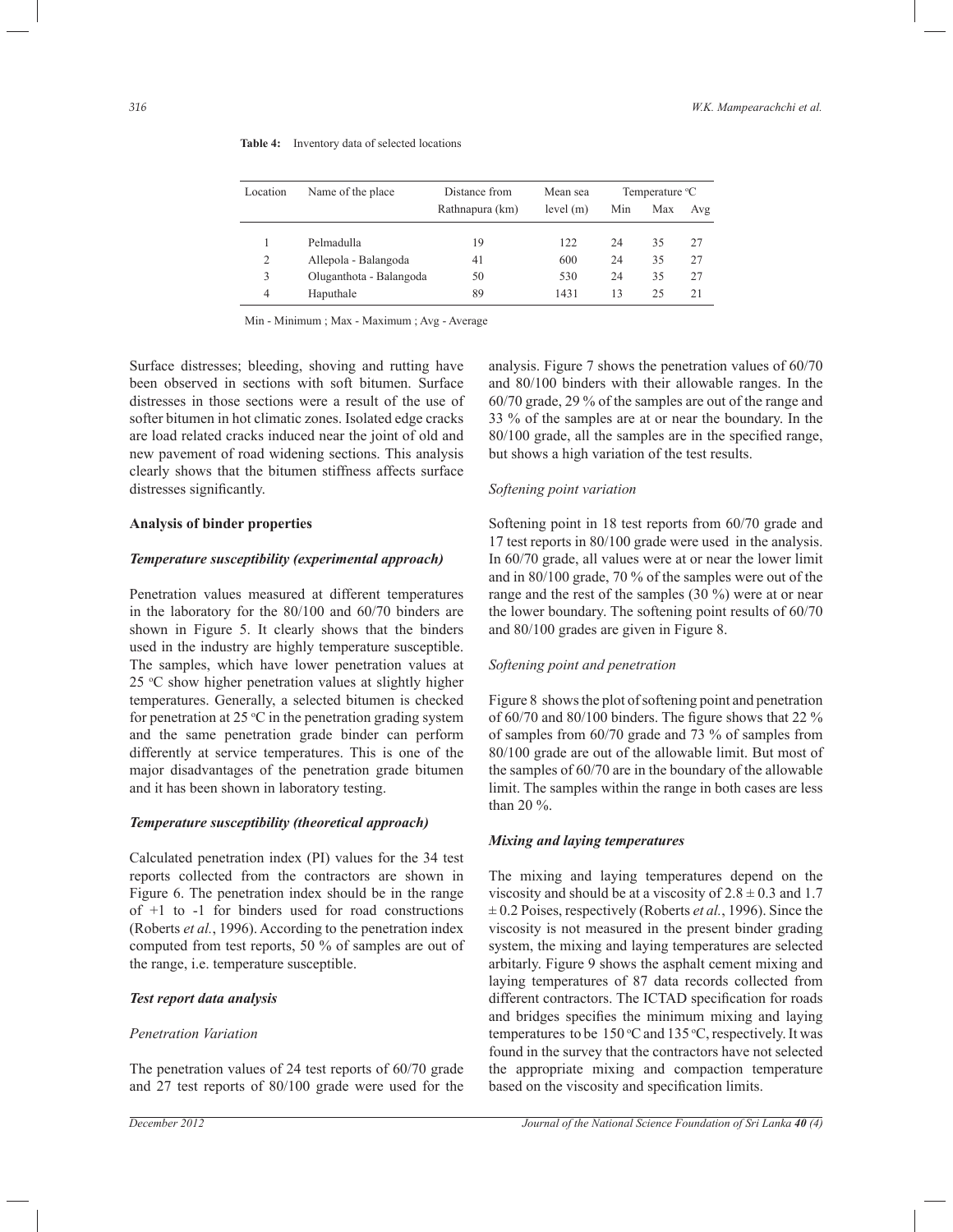

**Figure 5:** Temperature susceptibility of binders



**Figure 7:** Softening point variation of tested samples of Asphalt



**Figure 9:** Mixing and laying temperatures

**Figure 6:** Penetration variations of tested samples



**Figure 8:** Softening point and penetration variation of 60/70 and 80 − 100

# *Questionnaire results*

According to the questionnaire, industry people believed that the asphalt binder grade affects pavement distresses such as stripping, raveling, bleeding, fatigue, rutting, shoving and corrugation. More than 50 % of the industry experts did not agree with the current penetration grading system, because it measures the properties of asphalt binders only at one temperature  $(25 \degree C)$  and does not measure the real bitumen properties at adverse service temperatures.

 Generally, the frequency of the asphalt binder testing specified is one test per 100 tons and industry does not check the properties according to the specified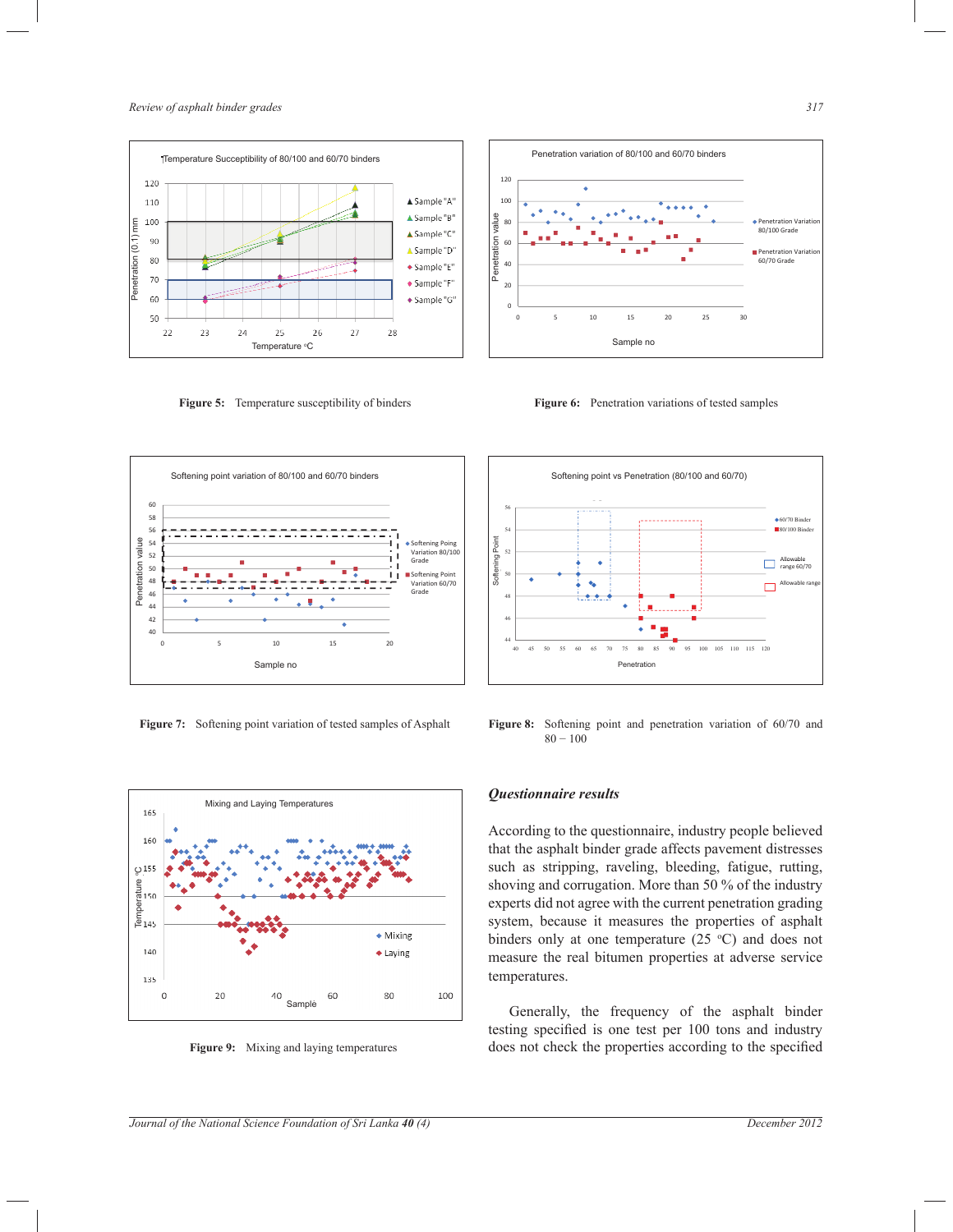frequency. It was found that, the bitumen manufactures also check only the penetration and the softening point of the bitumen binders and do not conduct the other tests as given in the specification. The contractors only check the penetration and softening point of the binders due to lack of laboratory facilities, cost and time. Most of the contractors check the above parameters to just meet the specification requirements, and they do not have

an understanding of its effect on distresses in hot mix asphalt.

 More than 50 % of the people in the industry have observed differences between the test reports of the manufacturers and the contractors. More than 70 % have experienced the deviation of the test results from the allowable limits.

| Location 1                                      |                   | Morning           | Evening           |                   |  |  |
|-------------------------------------------------|-------------------|-------------------|-------------------|-------------------|--|--|
|                                                 | Experimental      | Theoretical       | Experimental      | Theoretical       |  |  |
| Surface temperature                             | 54.3 $\degree$ C  | 54.54 $\degree$ C | 58.9 °C           | 59.24 $\degree$ C |  |  |
| Pavement temperature<br>$(20 \text{ mm}$ below) | $50.63 \degree C$ | $50.92 \degree C$ | $55.35 \degree C$ | 55.39 $\degree$ C |  |  |
| Location 2                                      |                   | Morning           |                   | Evening           |  |  |
|                                                 | Experimental      | Theoretical       | Experimental      | Theoretical       |  |  |
| Surface temperature                             | 54.5 $\degree$ C  | 54.74 $\degree$ C | $59^{\circ}$ C    | $59.34 \degree C$ |  |  |
| Pavement temperature<br>$(20 \text{ mm}$ below) | $50.6^\circ$ C    | $51.11 \degree C$ | $55.5 \degree C$  | 55.48 $\degree$ C |  |  |

**Table 5:** Equation verification test results



**Figure 10:** ArcGIS map based on temperature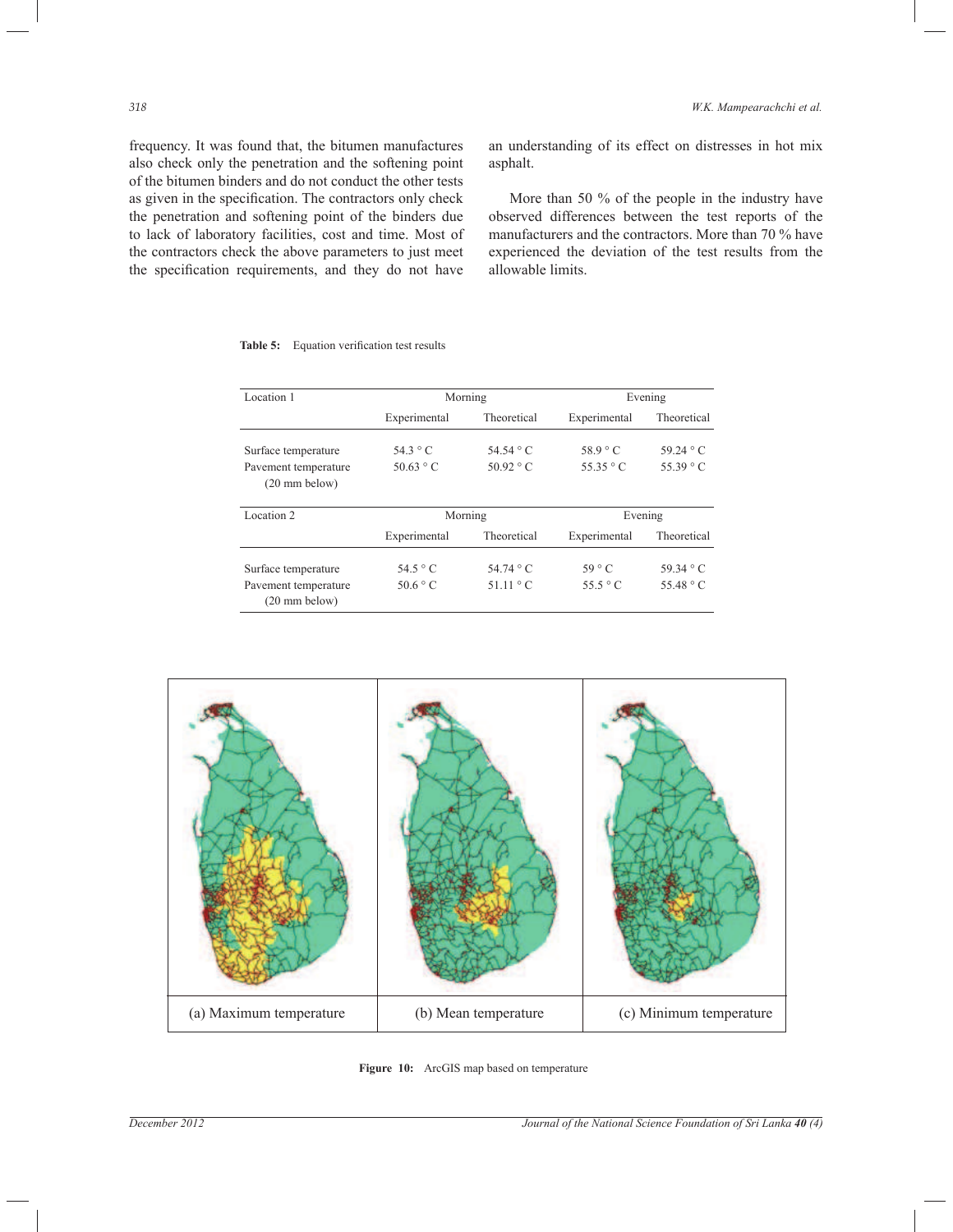#### **Selection of binder grades and zoning with ArcGIS**

Pavement temperature prediction algorithm used by Khalil *et al*. (2009) can be satisfactorily used for the pavement temperature estimation of Sri Lanka. Table 5 shows the verification results obtained at two locations in two road sections for two different times of the day. Thus, the validated Superpave prediction algorithms (equations 3 and 4) were used for the estimation of pavement temperature from air temperatures, which were obtained from the Meteorological Department for the last 20 years. Average 7 - day maximum and 1 - day minimum of the last 20 years in the selected locations were used to determine the Superpave binder grade for Sri Lanka. Table 4 shows the suitable binder grades for the selected locations in different climatic zones. Nuwara Eliya and Bandarawela require different binder grades, which are softer than the other binders. It is required to identify the road sections, which are in different temperature zones to select the suitable binder grades. The developed ArcGIS maps (Figure 10) show the maximum, minimum and mean temperatures of the road sections, which can be used to determine the suitable binder grades for road sections in Sri Lanka.

 Figure 10a can be used for the methods where the maximum temperature is critical, i.e. Indian standards (Nagabhushana, 2009) for the penetration grading, newly adapted viscosity grading system for India (Kandhal, 2007), and prediction of Superpave grades for different crude oil blends (Ithnin, 2008). Figure 10b can be used for the methods where the mean temperature is critical, i.e. Asphalt Institute recommendations (Asphalt Institute, 1991) for the penetration grading. Figure 10c can be used for the methods where the minimum temperature is critical, i.e. Indian standards (Nagabhushana, 2009) for the viscosity grading and selection of Superpave graded binders.

#### **CONCLUSION**

The asphalt binder grading system used in Sri Lanka is the penetration grading system. It is based on empirical tests (such as penetration, softening point) and does not measure any fundamental engineering parameters of binders. The manufacturers do not provide mixing and compaction temperatures and the contractors do not conduct laboratory testing to determine them. Also, the temperature susceptibility of the binder is not checked in the present binder grading system. The viscosity grading system is more reliable than the penetration grading system, since the testing is carried out at three different temperatures; viscosity at 60 ºC and 135 ºC and penetration at 25 ºC, which relate to the properties of bitumen at high pavement temperature, mixing temperature and average pavement service temperature. In this method, the temperature susceptibility can also be checked. However, there are some disadvantages in this method as well, i.e. the principal grading does not accurately reflect low-temperature asphalt binder rheology and thin film oven test residue viscosities can vary greatly with the same viscosity grade. Therefore, even if the asphalt binders are of the same viscosity grade, they may behave differently after construction. Consistency of asphalt binders varies with temperature and neither penetration grading system nor viscosity grading system addresses this issue. Most of the asphalt binders used in Sri Lanka are temperature susceptible. It is recommended to maintain the penetration index between -1 and +1 for road asphalt to minimize the temperature susceptibility.

 The Ceylon Petroleum Corporation generally manufactures only 60/70 grade asphalt binder but manufactures 80/100 on the request of users. The survey revealed that all the standard tests are conducted by the manufacturer only on the contractor's request. Otherwise, both manufacturers and the contractors test only the penetration and softening points, which are directly requested in the mix design. When the asphalt binder is harder than the allowable range, it tends to induce cracks in the pavements with the traffic load. At the lower temperature, binder becomes stiff and brittle, which induces temperature related cracks. When the binder is softer than the required level, the binder related distresses such as bleeding, rutting and shoving can be induced at hot temperatures. According to the analysis of test reports, the penetration and softening values vary widely and may contribute to the pavement distresses obsrved in A4 roads, which used two types of binders. According to the softening point data, most of the samples are at the lower end or out of the range. At high elevated temperatures, binders soften and pavement distresses such as shoving, rutting and bleeding can occur in pavements. The current practice of the Sri Lankan road construction industry is to use typical temperatures indicated in specifications (broad range) for mixing and laying temperatures. It is essential to determine the mixing and laying temperatures since the binder properties can vary. However, the current grading system does not provide mixing and laying temperature of asphalt binders.

 The Superpave asphalt grading systems address most of these issues and considers traffic loading in binder selection. The binder grade is determined based on the pavement temperature of an average 7 - day